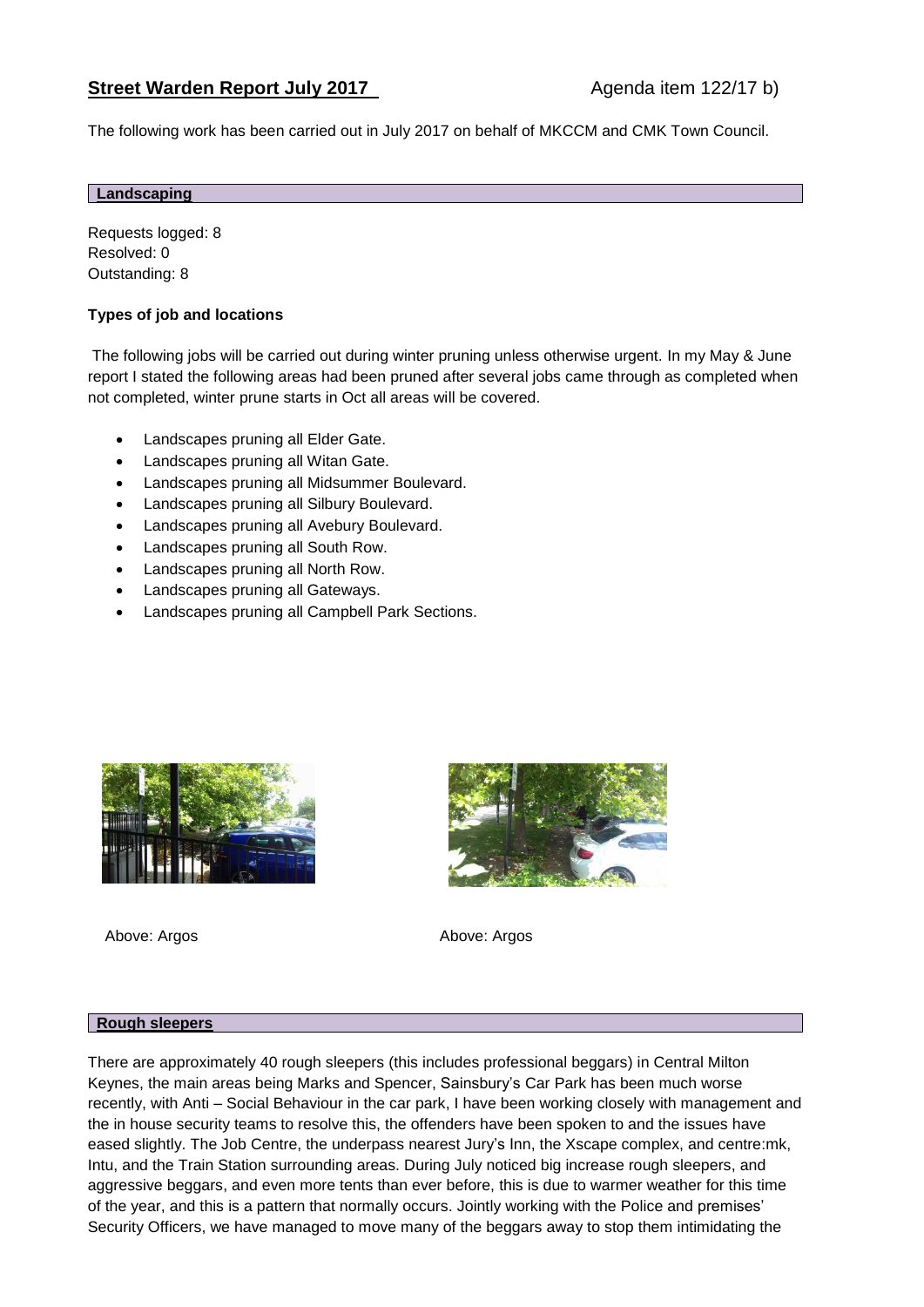general public. Often within less than an hour of the reported issue, the offenders return and the whole process starts again.

The bus project and the profile of it is gathering up speed with the volunteers, the launch took place at the Intu shopping centre with good media coverage and fundraising in 3 days of bucket handling a total of £7,500 was raised, many more events like this will follow in the coming months, including  $29<sup>th</sup> 30<sup>th</sup>$  of this month.

The group are still no nearer getting a permanent location for the bus at this moment in time, talks continue with partner agencies to resolve this issue.

Milton Keynes Council, Bedfordshire Council, and Luton Council have all come together to fund 2 Outreach workers who will be full time talking to occupants of the tents to find out how help and support can be provided, to ease this continued problem in most areas of CMK, the Outreach Team have started and I will have further updates on the progress of this in the coming months. Myself and Matthew John my Operations Manager met with Josh from the outreach team, Josh will try and identify the true genuine people and the professional beggars will be monitored by the Police and partner agencies.

#### **Highways and Maintenance**

Requests logged: 12 Resolved: 3 Outstanding: 9

- Damaged road barriers in all Boulevards still an unsightly issue, maybe removed following recent talks.
- Damaged Porte-Cochere op Iceland boarded up won't be repaired.
- Porte-Cochere refurbishments continue in Midsummer Boulevard.
- Curb outside M&S fully repaired.
- Path inspections Station Square pending for further works.
- Underpass sections all that lead to Station Square paths for inspection, pending action.
- All Underpass section Campbell Park entrance for inspection, pending action.
- Road inspection near old Sainsbury's Avebury Boulevard pot holes along this section, below intervention.
- Granite blocks for repaired edge North 9th Street, see picture.
- Road inspection pitted and pot holes near Debenhams Avebury Boulevard, below intervention.
- Road repaired Elder Gate near Network Rail.
- Smashed bollard outside Genesis House Midsummer removed.



Side North 9th Street Side of North 9th Street

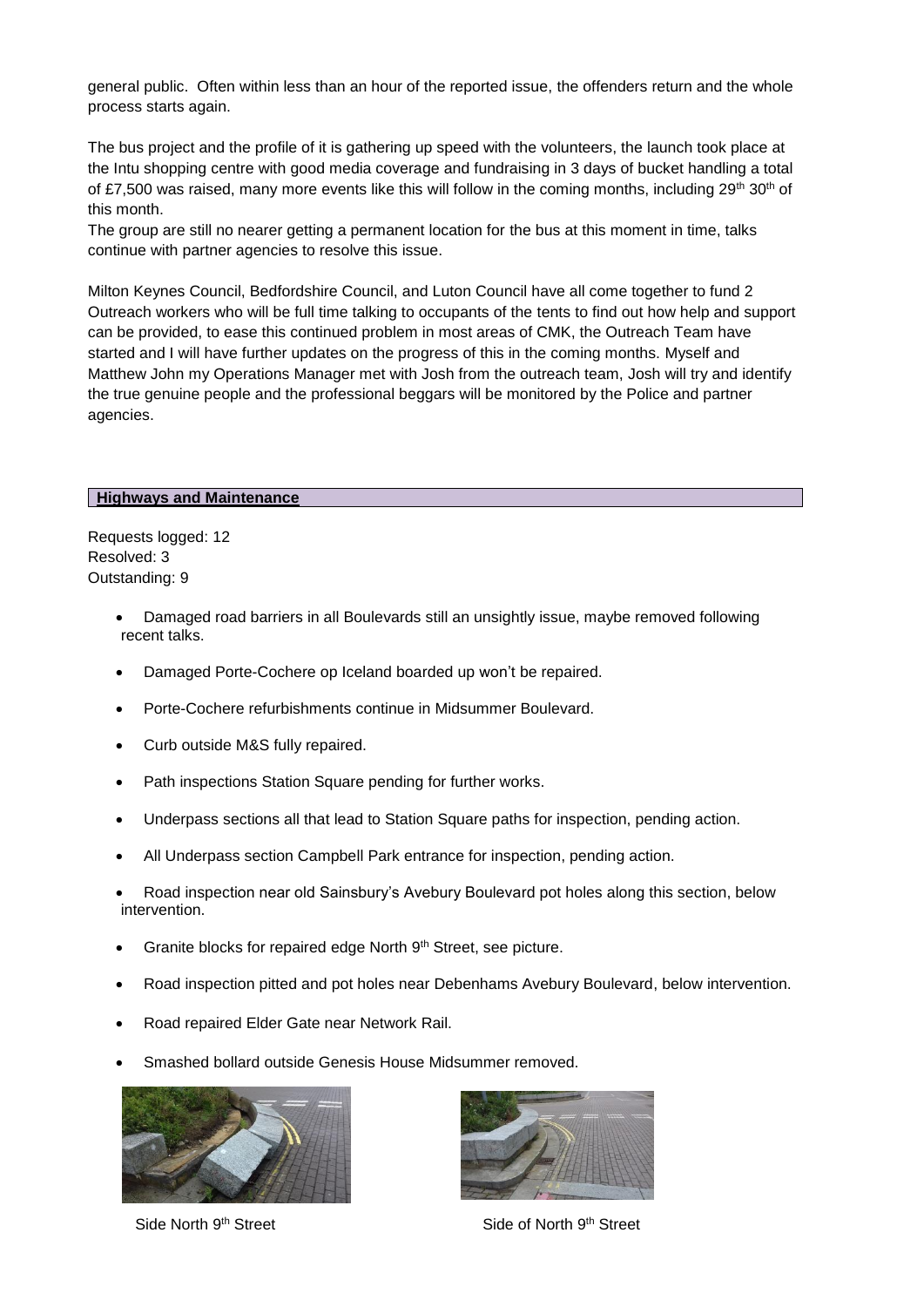Trolleys & Litter & Bulky Waste

Requests logged: 16 Resolved: 16 Outstanding: 0

## **Types of job and locations**

- Trolleys collected across Central Milton Keynes.
- During July Serco beat sweepers have been weeding and sweeping paths as an additional clean of CMK, these areas are much improved.
- Pest control issues at the rear of Greggs Bakers Elder Gate, large rodents in this location, this has been reported to MKC, and an area inspection was carried out, treatments will start soon, still waiting.
- North 12<sup>th</sup> & 13<sup>th</sup> still have issues with bulky waste which is cleaned daily, CCTV would be a great option to catch offenders, but this isn't available due to budget restraints, ongoing still.
- Serco continue to clean up the mess that rough sleepers leave in the landscaped areas, this additional work includes picking up lots of needles and human faeces, staff also face intimidation and threats within most of these underpasses, this continues.
- Three separate issues of Fly-Tipping with evidence have been removed from North & South Rows; this is with MKC Enforcement teams, this activity continues without much action.
- The mirrors in the underpass Midsummer these have been cleaned, Serco did this even though it wasn't their responsibility; this remains clean here with one less tent which was removed.
- Dog Fouling issues have increased with people not picking up, Serco rapid crews have been acting fast to clear these locations, mainly on public paths and not play areas.
- Needles from rough sleepers have increased and Serco rapid crews are clearing up fast after reports come in to make areas safe and clean, this situation is really bad at the moment, I am working very closely with partner agencies to resolve this problem, I would like to point out Serco are amazing cleaning up these issues.

## **Butt bins**

In July I have noticed an increase in people disposing of cigarette waste incorrectly, some bins have been damaged by homeless & aggressive beggars, this situation is being monitored, because of the criminal damage to around 12 bins, members of the public don't walk to another nearby bin if the one that they normally use is out of action, this causes more litter on the floor. No fixed penalty notices have been issued in July; I saw litter cigarette ends but didn't witness any offences. If there are issues of cigarettes not being disposed of correctly in certain areas, it has been highlighted to building facilities managers who issue internal emails to their staff reminding of the need to use the bins provided.



Above: Butt Bin Acorn House. Above: Litter in Midsummer.

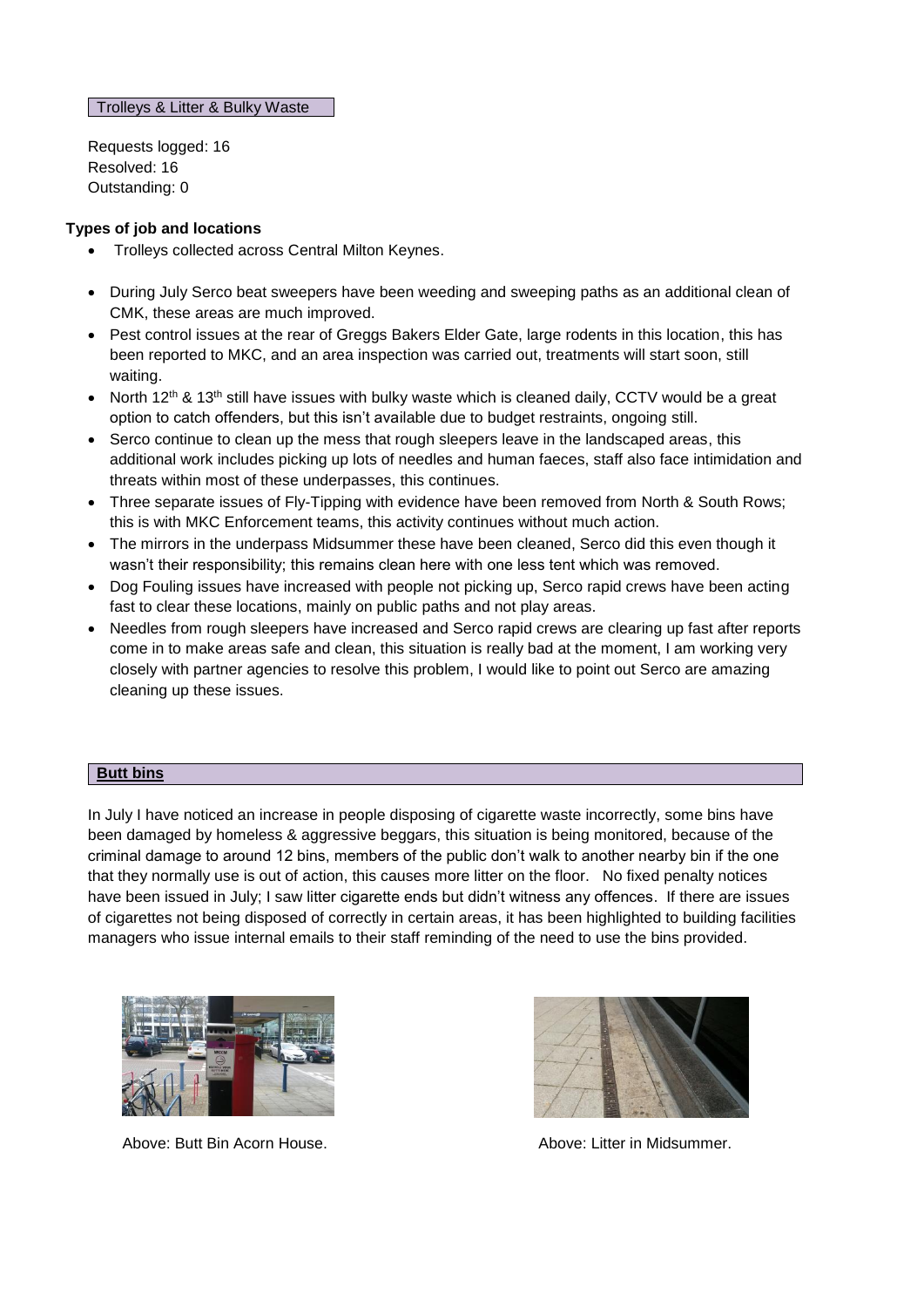## **Graffiti**

Requests logged: 9 Resolved: 9 Outstanding: 0

These jobs were logged at various dates during July most of these are smaller tags normally, but lately larger tags have been visible. See pictures below. Some tags are marker pen sized. Please note a graffiti tag is the offender's personalised signature.





Above: Buszy Location. Above: Fred Roche Gardens

## **Love Where You Live events**

The Love Where You Live events include litter picks, street furniture painting, weeding.

- $\bullet$  20<sup>th</sup> April
- 25th May
- 22nd June
- 27<sup>th</sup> July (24 Hour event 10am until 10am the following day)
- 21<sup>st</sup> September
- 26<sup>th</sup> October
- 14<sup>th</sup> December (Santa Hat Special)

### **Engagement with residents**

- I continue to work with Hilarie Bowman on the launch of a Neighbourhood Watch schemes for Central Milton Keynes. We are working with a new Thames Valley Officer and we launched the project in North 10<sup>th</sup> Street week ending 28<sup>th</sup> July, more locations to follow across CMK.
- Meeting with the Hub Management and security teams with the Police, and residents, rough sleepers and begging issues have started in this location again, other areas have increased also, and this is on an ongoing concern, all information given to the Police.
- Meetings with Bob Stones in July period of increased litter issues in the play park, after further investigation this play area is only getting one litter pick per month as scheduled by Serco, an increased litter pick has been requested to ease this problem, at this popular site, also Fly – Tipping and noise issues are becoming too light, ongoing investigations with information being passed to relent agencies so it can all be resolved.
- LWYL Love Where You Live 24 hour non-stop litter pick 10am-10am on Thursday 27<sup>th</sup> of July, McDonalds Kiazen organised this one, during the time frame 150 people attended, 12 managed the whole time frame, others dipped in and out of the event, I managed 4 hours, due to other commitments, 148 bags of rubbish was collected along the route and Serco also coordinated with us and arranged full clearance, this was a very successful event.
- Meetings with residents on South 9<sup>th</sup> Street regarding Fly-Tipping issues, information passed onto the Environmental Crime Unit Milton Keynes Council, awaiting response.
- Town Council Newsletter drop with Tom.